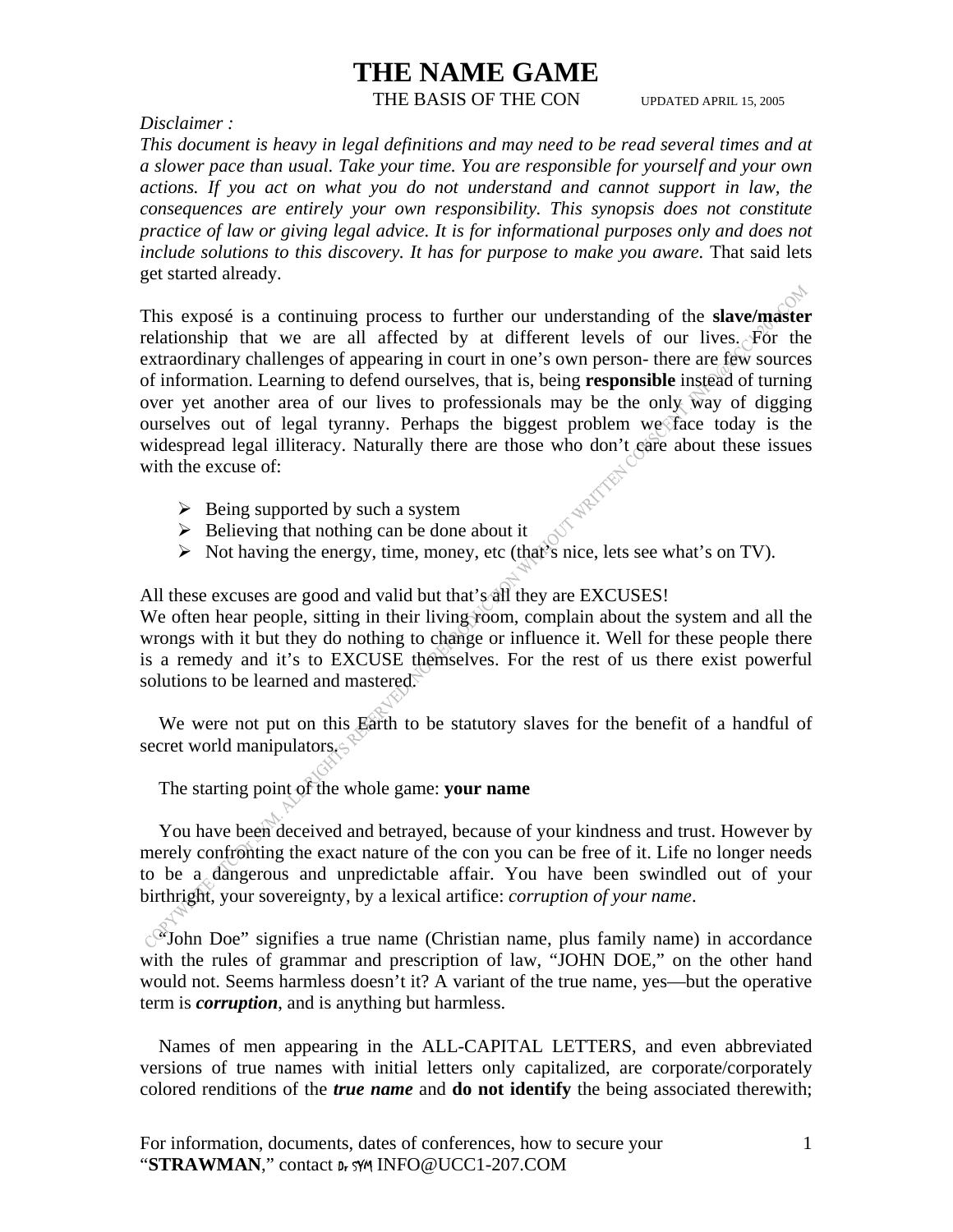THE BASIS OF THE CON UPDATED APRIL 15, 2005

such names represent **property**, specifically intellectual **property**, though this fact is overlooked by almost everyone in society but the legal vampires whose existence is predicated on exploitation.

#### **CORPORATE NAMES**

 Corporations can spell out their TRADE NAME in any format, in any assemblage of letters—set in capitals, in lower case only, intentionally misspelled, with numerals, and even non-lingual symbols.

"SUNOCO", "O*ffice* DEPOT", "HONDA", "Kmart", "YAMAHA", "*SEARS*",

"U-HAUL", "Toys 4 Tots", "Toys 'R' Us", etc..

 Corporate trade names are not restricted by the bounds of English grammar or the prescription of the law because they are one of a kind object of intellectual property and signify a unique, artificial person, a legal entity distinct from all others. Even your spellchecker on your personal computer acknowledges this fact. EG:

Walmart WALMART Zellers ZELLERS *Esso* ESSO

 All words that start with a cap are subject to the rules of grammar and thus underlined in red to indicate non-conformity. The all caps are not subject to the rules. Legally speaking, there is a term for that identifies such entities: **"***ens legis***,"** defined as follows:

REDIVERIDE MITHOUT 5

**"***Ens legis***. L. Lat. A creature of the law; an artificial being, as contrasted with a natural person. Applied to corporations, considered as deriving their existence**  entirely from the law." Black's Law Dictionary, Fourth Edition, 1951, hereinafter **"Black's 4th."**

''Ens legis'' is the precise legal description of the ALL-CAPITAL-LETTERS-NAME, straw man, trade name.

### **ANALYZING THE OBVIOUS**

È,

 Examine all your *corporate* papers, driver's license, credit cards, bank statements, traffic tickets, and government agencies. They all insist on dealing with you only in all caps for contracts, accounts, etc. The military also designates its personnel exclusively in all caps.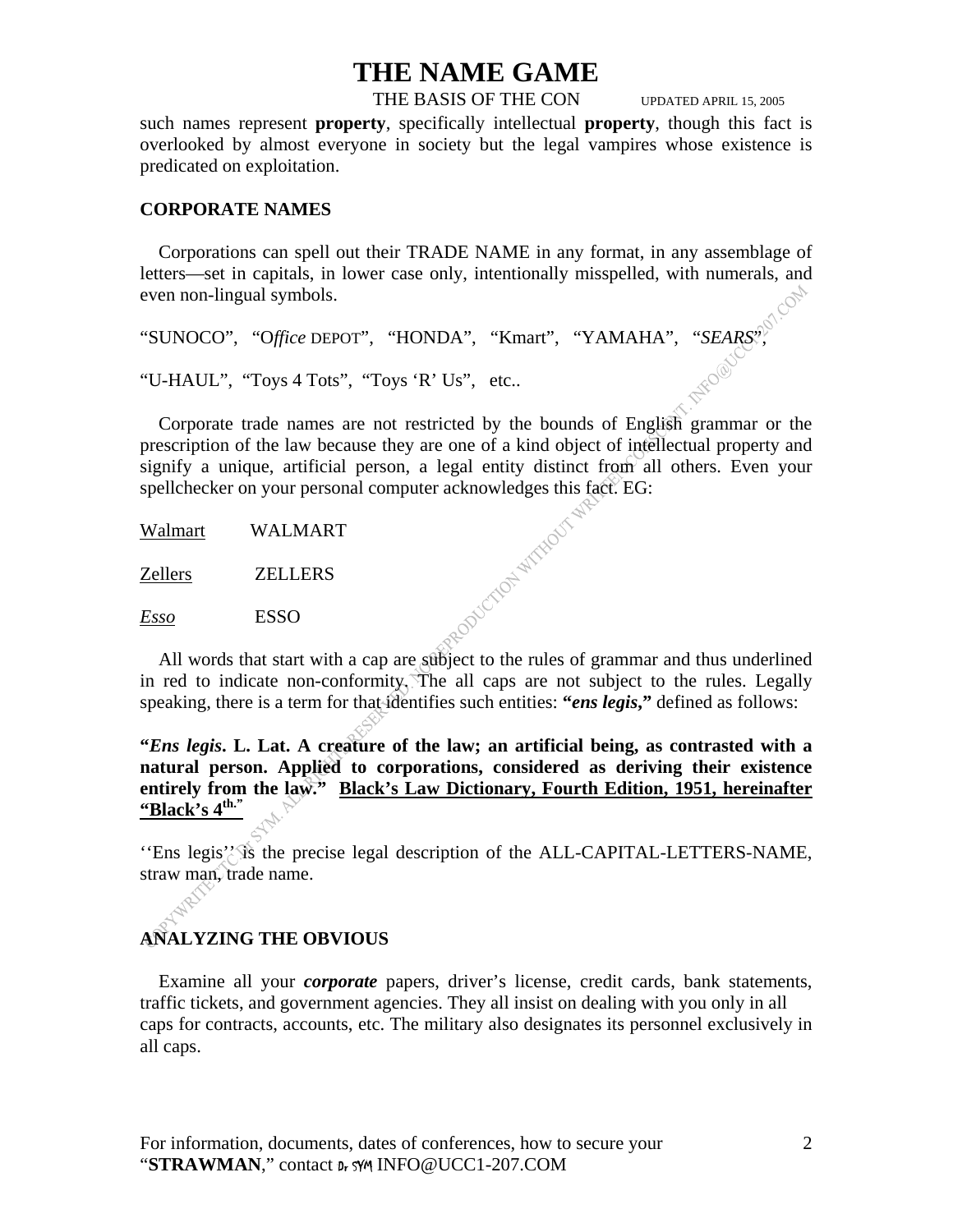#### THE BASIS OF THE CON UPDATED APRIL 15, 2005

 Many grammar books and legal publications identify permissible methods for displaying proper nouns (names), one of which is the **U.S. Government style manual, A Manual of Style (2000).** Chapter 17, "Courtwork." Spells out with examples acceptable ways for presenting names, 52 variations in all, and never **once** recommends an all-caps name format in court paperwork. Without exception the names of plaintiffs and defendants etc. are in all-capital letter format. Since there is no legal authority requiring that proper nouns/names be set in capital letters why is the practice permitted, enforced? Let's take look at a landmark court case:

**Supreme Court case of 1795**, Penhallow v. Doane's Administrators (3 U.S. 54; 1.1. Ed. 57; 3 Dall. 54), defines governments: **"***governments are corporations***."** Inasmuch every government is an *artificial person,* an abstraction, and a creature of the mind only, a government can interface only with other artificial persons.

It is fairly obvious that a thing created can never be greater that the creator.

- 1) God created man, and rules over man; therefore man can never be greater than God.
- 2) Man created government, an artificial entity, as a service facility/slave; therefore government can never be greater than, nor rule over, man.
- 3) Government then created corporations and corporately colored entities (also artificial persons/slaves), for the purpose of ruling over them (collecting revenue); therefore a corporation/corporately colored entity can never be greater than, and can never rule over, government that brought it into existence. Here is what the hierarchy looks like:



**1.** For man to be ruled over he had to be tricked in the artificial sphere and it all started with the registration of the trade name via the birth certificate and omitting to inform the people of the creation of the newly created, *ens-legis*, corporate-franchise, citizen, **trade name**.

For information, documents, dates of conferences, how to secure your "**STRAWMAN**," contact Dr SYM INFO@UCC1-207.COM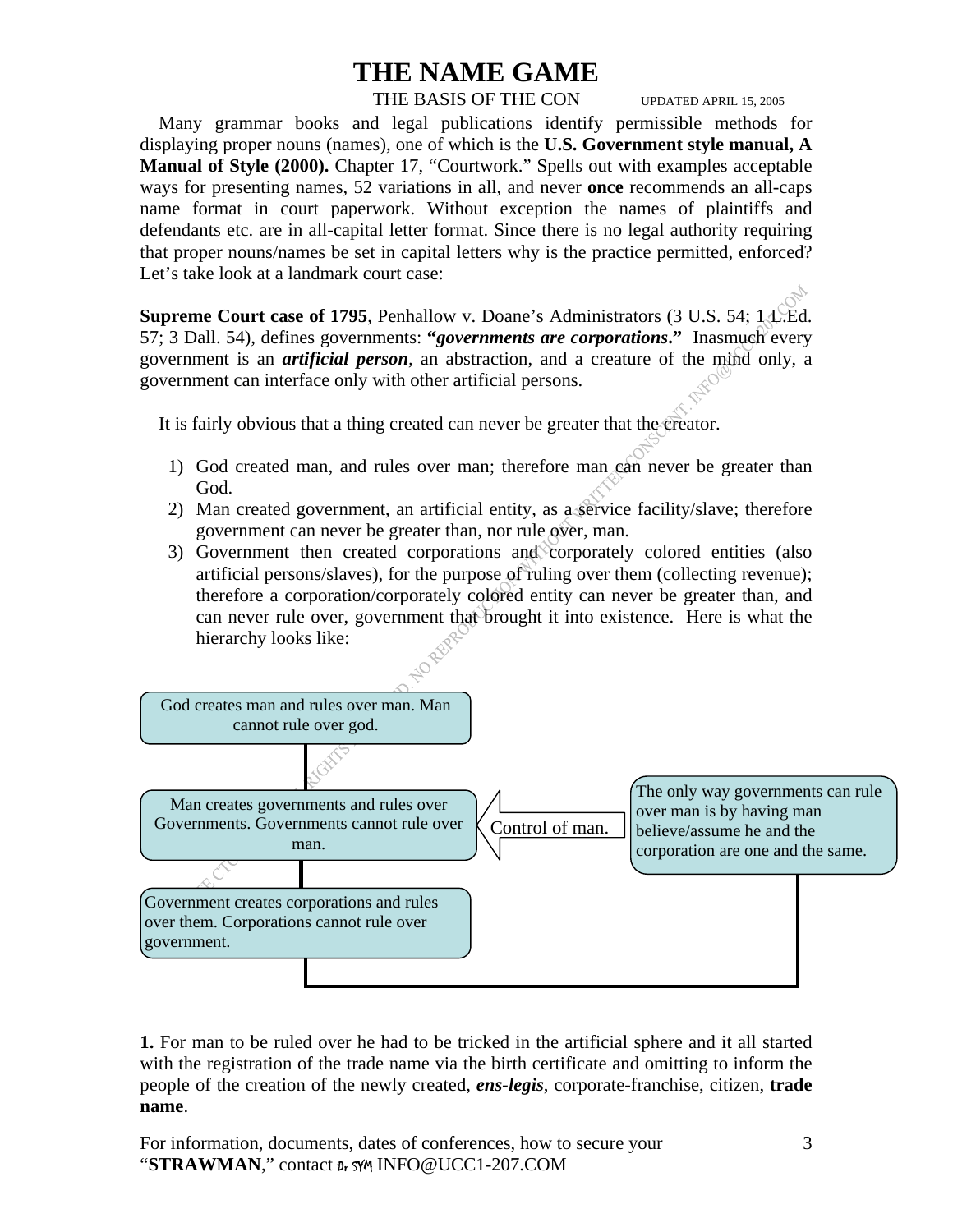#### THE BASIS OF THE CON UPDATED APRIL 15, 2005

**2.** They deceived the sovereign flesh-and-blood man, and unknowingly "voluntarily" contracting as **surety** for the trade name, concealing from their victims their new status, but enforcing the new obligations without benefit of explanation.

#### **"Surety. A person who is primarily liable for the payment of another's dept or the performance of another's obligation." Black's Law Dictionary, Seventh Edition, 1990, hereinafter "Black's 7th."**

 A sovereign man can be treated as the equivalent of his inert, inanimate, artificial, paper-and-ink, corporately colored counterpart (STRAWMAN) through *assumption*.<br> **Oran's Dictionary** of the Law; "**assume**" means:<br>
1. To take up or take responsibility for; to undertake<br>
2. To pretend<br>
3. To accept withou

**Oran's Dictionary** of the Law; ''**assume**'' means:

- 1. To take up or take responsibility for; to undertake.
- 2. To pretend
- 3. To accept without proof

### **Oran's Dictionary** of the Law defines ''**assumption**'' as;

''Formally transforming someone else's debt into your own debt. Compare with guaranty. The assumption of a mortgage usually involves taking over the seller's 'mortgage debt' when buying property (often a house).

 Now, what happens if all the meanings for the word *assume* are combined? In a literal and definitive sense, the meaning of "assume" would be: **To pretend acceptance, without proof, that someone has taken responsibility for, has guaranteed, or has received a dept.** 

''A man of straw, one of no substance, put forward as bail or surety.'' **Black's 1st**.

 If we apply all this in defining all-caps name, it is an assumption or pretension that the juristic person=legal entity named has received and is responsible for a dept of some sort. Use of the name **''JOHN DOE''** in place of the proper name **''John Doe''** implies an assumed dept guarantee without any offer of proof. **The danger behind this is that if**  such an unproven assumption is made, unless the assumption is proven wrong, it is **considered valid.**

 What happens if the proper name i.e., ''John Doe'', answers for or assumes the fabricated name, ''JOHN DOE''? **The two become one and the same.**

Let's examine some definitions: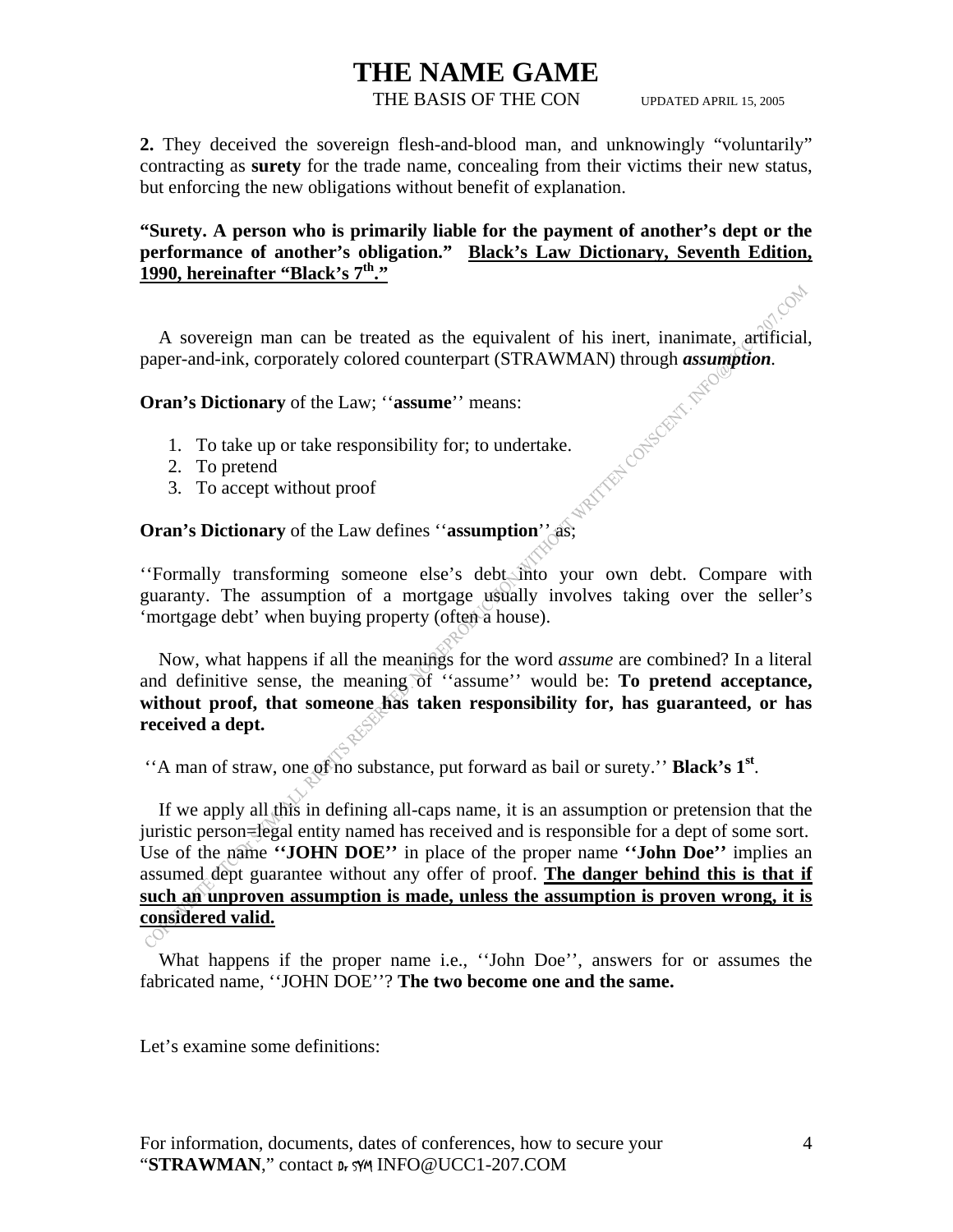THE BASIS OF THE CON UPDATED APRIL 15, 2005

### BLACK'S 1<sup>St</sup> "NATURAL LIFE"; The period between birth and natural death, as **distinguished from civil death.**

 For example, when the physical body (human being) ceases to function and thus dies, the civil (legal entity, ens legis, creature of the law..) death only occurs 1 year later. After the body dies the legal fiction lives on for accounting purposes (commerce) to resolve the will, income tax, and transfer of property and so on and so forth. The physical body (human being) is dead but the creature of the law lives and can live forever such as a corporation can.

**NATURAL PERSON: A human being, as opposed to artificial or fictitious "persons," such as corporations. The phrase "natural person" does not include corporate entities, but the phrase "person," without qualification, may or may not include artificial persons, depending on the context. Thus, the phrase "no person" in the Fourteenth Amendment's equal protection clause has been held to include natural and artificial persons, but the same phrase "no person" in the fifth Amendment's "privilege against self-incrimination" clause has been held to include only natural persons and not corporations since the privilege is personal and may not be asserted by and artificial person. BARRON'S 3 RD.** 

### **The civil code of Québec states in article one:**

1. Every **human being** possesses **juridical personality** and has the full enjoyment of civil rights.

**JURISTIC: (ADJ) …..of or relating to law. A corporation is a typical example of a juristic person. BLACK'S 7 th**

**Black's 1<sup>st</sup> PERSONALITY:** In modern civil law. The incidence of a law or statute upon persons, or that quality which makes it a *personal law* rather than a *real* law. ''By the personality of laws, foreign jurist generally mean all laws which concern the condition, state, and capacity of persons.''

### **PERSON: noun. per'sn. [Latin persona; said to be compounded of per, through or by, and sonus, sound; a Latin word signifying primarily a mask used by actors on the stage.Webster's 1828 Dictionary.**

**PERSONS** are divided by law into natural and artificial. Natural persons are such as the God of nature formed us; artificial persons are such as are created and devised by human laws, for the purpose of society and government, which are called ''corporations'' or 'bodies politic.' **Black's 1st.**

**''PERSONS''** are of two kinds, natural and artificial. In law, a human being is called a *''natural person.''* Artificial persons include a collection [corporation aggregate] or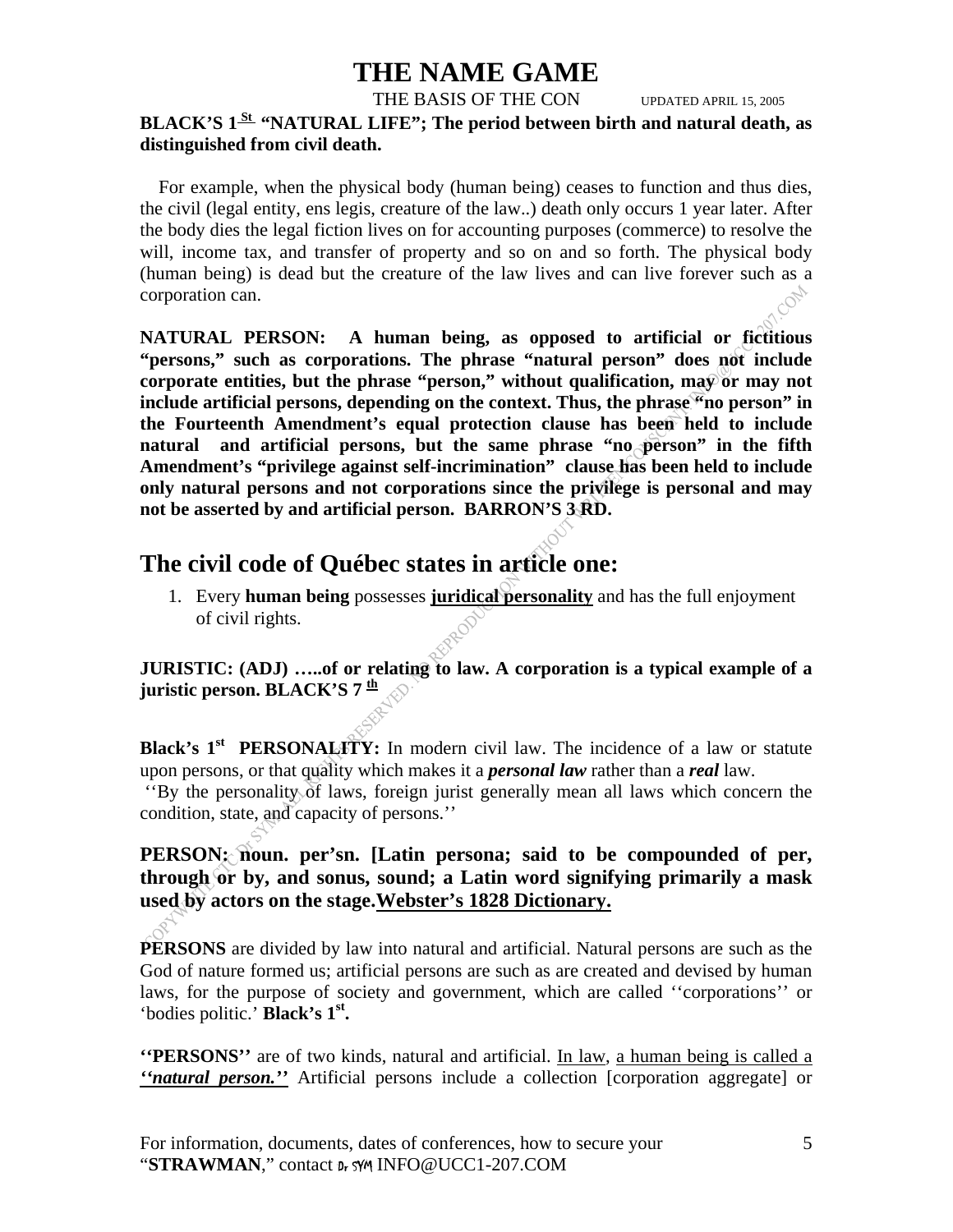THE BASIS OF THE CON UPDATED APRIL 15, 2005

succession of natural persons [successive officeholders in a corporation sole] forming a corporation. **Black's 4th.**

In law, an individual or incorporated group having certain legal rights and responsibilities. This has been held to include foreign and domestic corporations. Precise definition and delineation of the term has been necessary for purpose of ascertaining those to whom the Fourteenth Amendment to the U.S. Constitution affords its protection, since that amendment expressly applies to 'persons'. **Barron's 3rd**.

**PROPER**. Gram. A. (of a name, noun, or adjective) designating a particular person or thing, written in English with an initial capital letter: John, Chicago, Monday, American…**ACED. (American College Encyclopedic Dictionary, 1959)**

**Note:** A true name has an initial capital letter only. There is no provision in the rules of English grammar for proper nouns to be written any other way, including an all-capital letters format. An all-capital letters name is a legal artifice, existing only ''by force of or in contemplation of law.''

**CAPITAL** (LETTER). ADJ. (of letters) of the large size used at the beginning of a sentence or as the first letter of a proper name. **ACED. (American College Encyclopedic Dictionary, 1959)**

**Note:** Names written in ALL-CAPITAL LETTERS are artificially constructed names of artificial persons.

#### **ALL-CAPITAL-LETTERS-WRITTEN**. See note.

Note: A proper name appearing in ALL-CAPITAL LETTERS falls outside the rules of English grammar, which authorizes the use of a capitalized letter only for a very limited number of well-defined uses, such as the initial letter of a proper name. A capital letter is defined as: ''(*of letters) of a large size used at the beginning of a sentence or as the first letter of a proper name*.'' **ACED. (American College Encyclopedic Dictionary, 1959)**

#### **JURISTIC PERSON. See note.**

Note: **Black's** 7<sup>th</sup> mentions juristic person under the definition of "artificial person," which is defined under "person".

**PERSON.** ... An entity (such as a corporation) having the rights and duties of a human being... $Black's 7<sup>th</sup>$ .

**ARTIFICIAL PERSON: An entity, such as a corporation, created by law and given certain legal rights of a human being; real or imaginary, who for the purpose of legal reasoning is treated more or less as a human being---also termed fictitious person; juristic person; legal person…BLACK'S 7 th**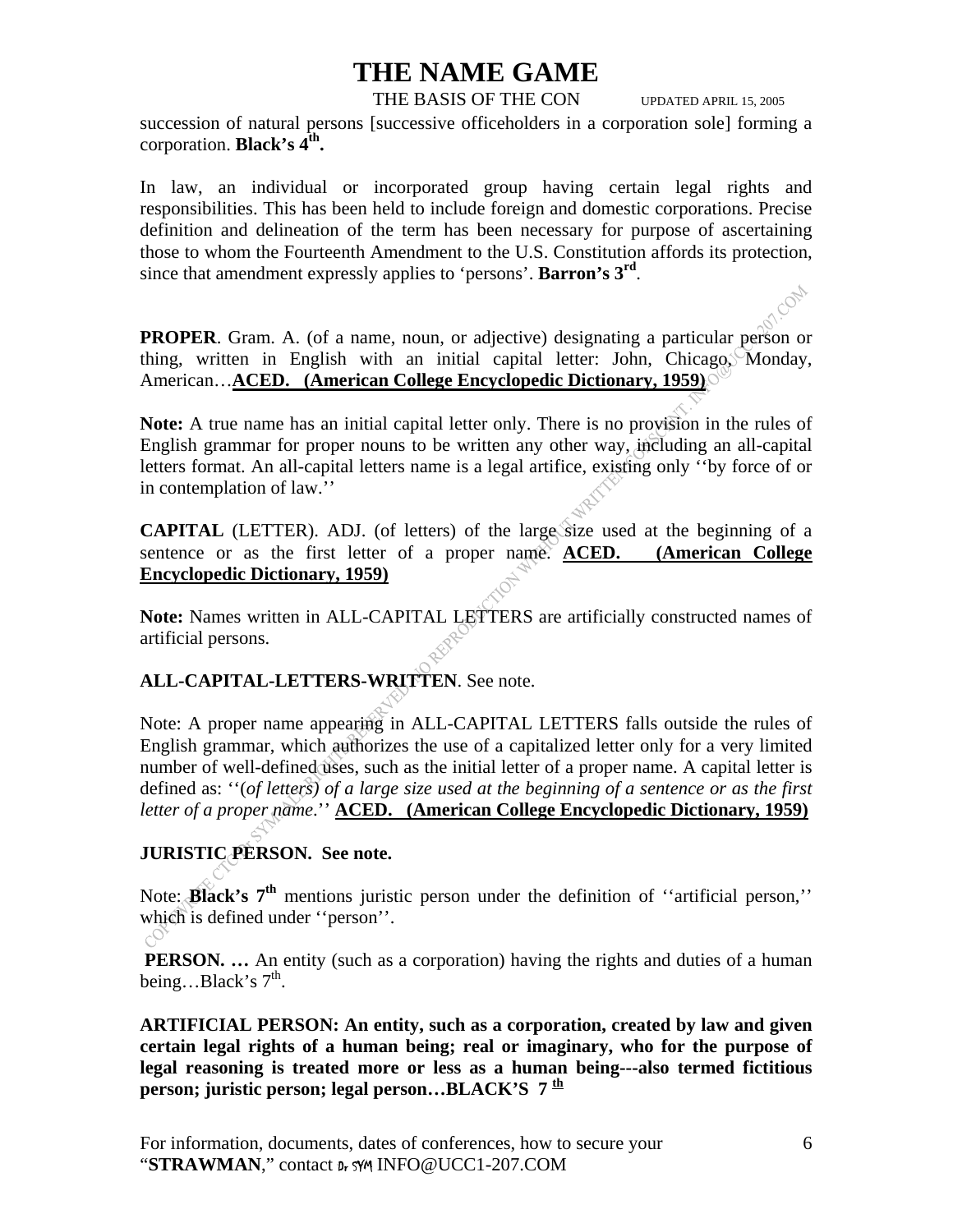THE BASIS OF THE CON UPDATED APRIL 15, 2005

**LEGAL NAME.** A person's full name as recognized by law, consisting of a first name (usu. given at birth or at a baptism or christening) and a last name (usu. family name). **Black's 7<sup>th</sup>** (under "name".)

**Note:** One's ''*legal name*'' is the name of the *legal person* ''recognized in law.'' The only names recognized in law are those of artificial persons and are written in ALL-CAPITAL LETTERS. Your straw man's TRADE NAME is your true name corrupted into an ALL-CAPITAL-LETTERS format. **''recognized in law''=existing by force of, or in contemplation of, law=legal name=juristic name=juristic person=artificial person.**  RIFO@JCC

### **WHAT ENGLISH GRAMMAR REFERENCE BOOKS SAY**

The *Manual on usage & style*, Eighth Edition, ISBN I-878674-51-X, published by the Texas Law Review in 1995. Section D, CAPITALIZATION, paragraph D: 1:1 states:

''Always capitalize proper nouns..[Proper nouns], independent of the context in which they are used, refer to specific persons, places, or things (e.g., Dan, Austin, Rolls Royce).''

Paragraph D: 3:2 of section D states:

''Capitalize People, State, and any other term used to refer to the government as a litigant (e.g., the People's case, the State's argument), but do not capitalize other words used to refer to litigants (e.g., the plaintiff, defendant Manson).''

Either no attorney, judge,  $\delta r$  law clerk in Texas (the problem is the same here in Canada) has ever read the recognized law style manual that purports to pertain to them, or the act is deliberate violation of the rules for undisclosed reasons. In either ignorance (''ignorance of the law is no excuse'') or violation (one violating the law he enforces on others is acting under title of nobility and abrogating the principle of equality under law) of law, they continue to write "PLAINTIFF", "DEFENDANT", "THE STATE OF TEXAS'' and **proper names** of parties in ALL-CAPITAL LETTERS on every court document.

### **ELEMENTS OF STYLE**

Another well-recognized reference book is *The Elements of Style*, Fourth Edition, ISBN 0-205-30902-X, written by William Strunk, Jr. and E.B. White, published by Allyn & Bacon in 1999. Within this renowned English grammar style reference book, only one reference is found regarding capitalization, located within the Glossary at ''proper noun," page 94, where it states: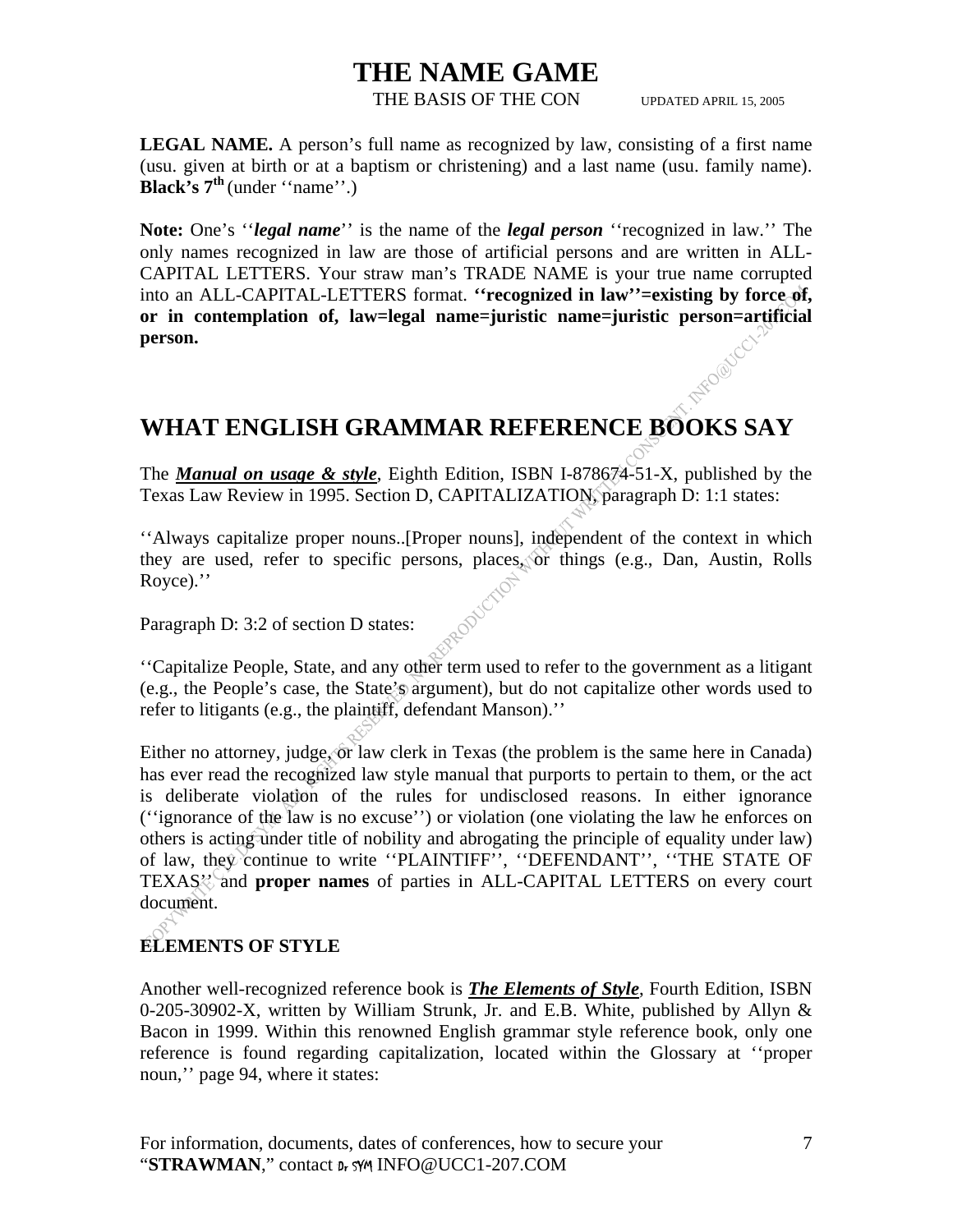THE BASIS OF THE CON UPDATED APRIL 15, 2005

1.00%

**''The name of a particular person (Frank Sinatra), place (Boston), or thing (Moby Dick). Proper nouns are capitalized.''** 

There's an obvious and legally evident difference between capitalizing the first letter of a proper name as compared to capitalizing every letter used to *portray* a name.

#### **THE NEW OXFORD DICTIONARY OF ENGLISH**

Oxford University Press publishes the New Oxford Dictionary of English. Considered the foremost authority on the British English Language, this dictionary is also designed to reflect the way language is used today through example sentences and phrases. We submit the following definitions from the 1998 edition:

''**Name**. Noun 1 A word or set of words by which a person, animal, place, or thing is known, addressed, or reffered to: my name is Parsons, John Parsons. Kalkwasser is the German name for limewater. Verb 3 Identify by name; give the correct name for: the dead man has been named as John Mackintosh. Phrase.  $\mathbb{Z}$  In the name of. Bearing or using the name of a specified person or organization:  $\alpha$  driving license in the name of William Sanders.''

### **Newbury house Dictionary of American English**

From the Newbury house Dictionary of American English, published by Monroe Allen Publishers, Inc., 1999:

''name n. I [C] a word by which a person, place, or thing is known: her name is Diane Daniel.''

We can find absolutely no example in any recognized reference book that specifies or allows the use of all capitalized names, proper or common. There is no doubt that a proper name, to be grammatically correct, must be written with only the first letter capitalized, with the remainder of the word in a name spelled with lower case letters.

# **NASA**

The National Aeronautics and Space Administration (NASA) has published one of the most concise U.S. government resources on capitalization. NASA publication SP-7084, **Grammar. Punctuation, and Capitalization. A Handbook for Technical Writers and Editors**, was compiled and written by the NASA Langley Research Center in Hampton, Virginia. At chapter 4, Capitalization, they state in 4.1 introduction:

''Sentence style calls for capitalization of the first letter, and proper nouns of course.''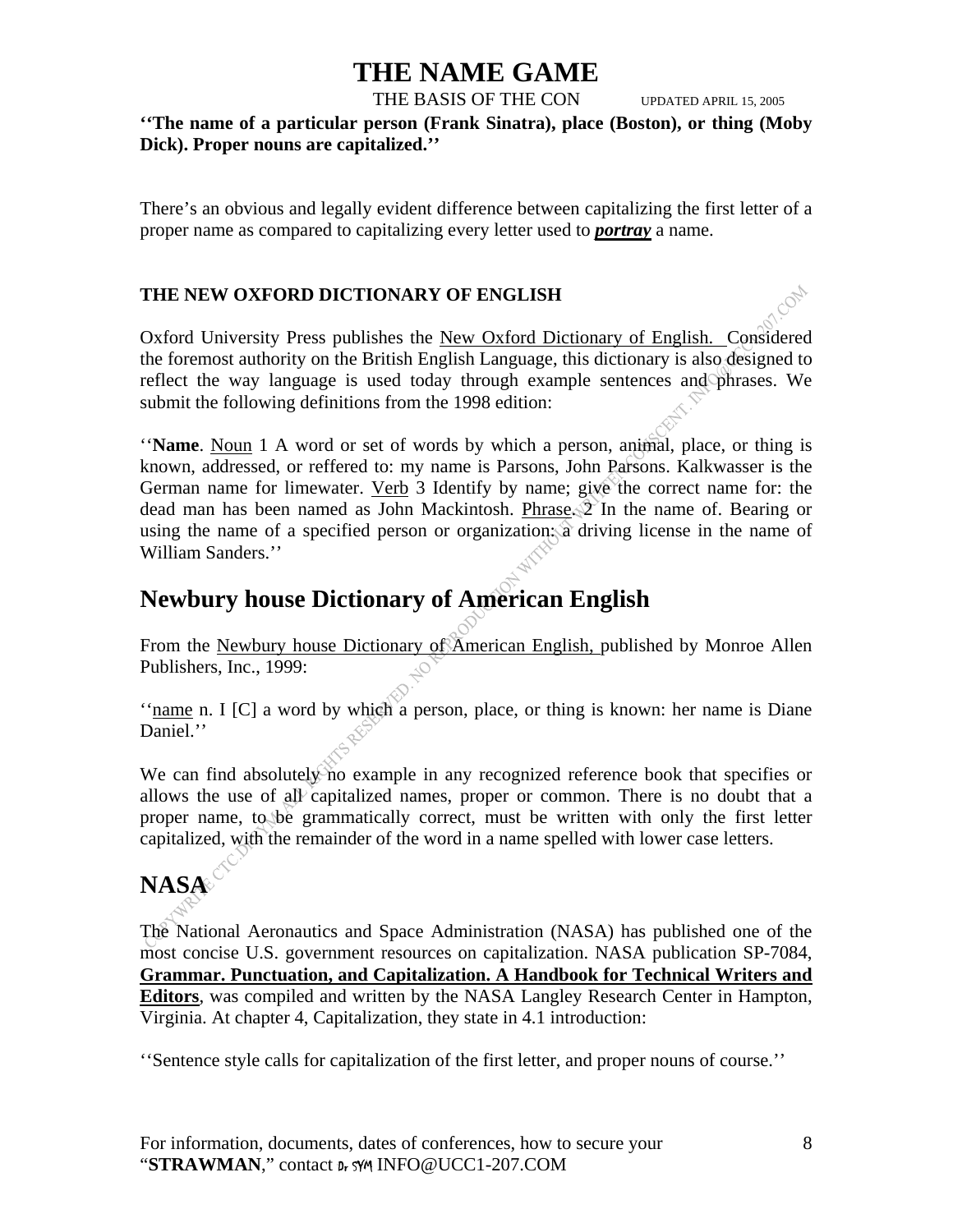THE BASIS OF THE CON UPDATED APRIL 15, 2005

#### **INCORPORATING**

When you want to incorporate a company they insist, on the application that the name be in ALL-CAPITAL LETTERS (JUST LIKE ON YOUR BIRTH CERTIFICATE. COINCEDENCE?). If you think that you are the true owner, try to shut down the corporation without their permission. You will discover that you **do** need their permission to shut it down and that you the supposed owner, only have the power to request a permission. The creator is the owner/master (government gives you permission to use and follow their rules for the corporation), period. When you need permission for anything that is supposed to be yours, then you are not the true owner. Another example of this is when you bought land and you need permission to cut down a tree. If it was really yours, couldn't you do what you see fit with that property without asking for a permit or license (permission)?

**LICENSE.** When the power is exercised by municipal corporations, a license is the requirement by the municipality, of the payment of a certain sum by a person for the privilege of pursuing his profession or calling, whether harmful or innocent, for the *general* purpose of producing a reliable source of revenue. **Bouvier's 8th.**

A license is a tax. **Bouvier's 8th.**

In the law of contracts. Permission, granted by a competent authority, conferring the right to do some act which without such authorization would be illegal, or would be a trespass or tort. Also the written evidence of such permission. **Black's 1st.** 

 If I am the true owner how can I do something illegal to myself or trespass on myself? Truth be told, today we do not own our land. Through trickery, the government has positioned itself as the real owner. Our status of owning land has been reduced to mere renter. Try not paying the municipal taxes and you will see who really owns that real estate.

We could elaborate but, (this is the subject of  $W$ HY YOU NEED THE UCC) the point being that all corporations are registered in ALL-CAPITAL LETTERS and no other way. The reason for this is as the government is a fiction and can create other bastard fictions. Let's move on.

# **CIVIL CODE OF QUÉBEC. 2004**

Let's examine another section of the civil code and what it says about us human beings; CIVIL CODE OF QUÉBEC PRELIMINARY PROVISION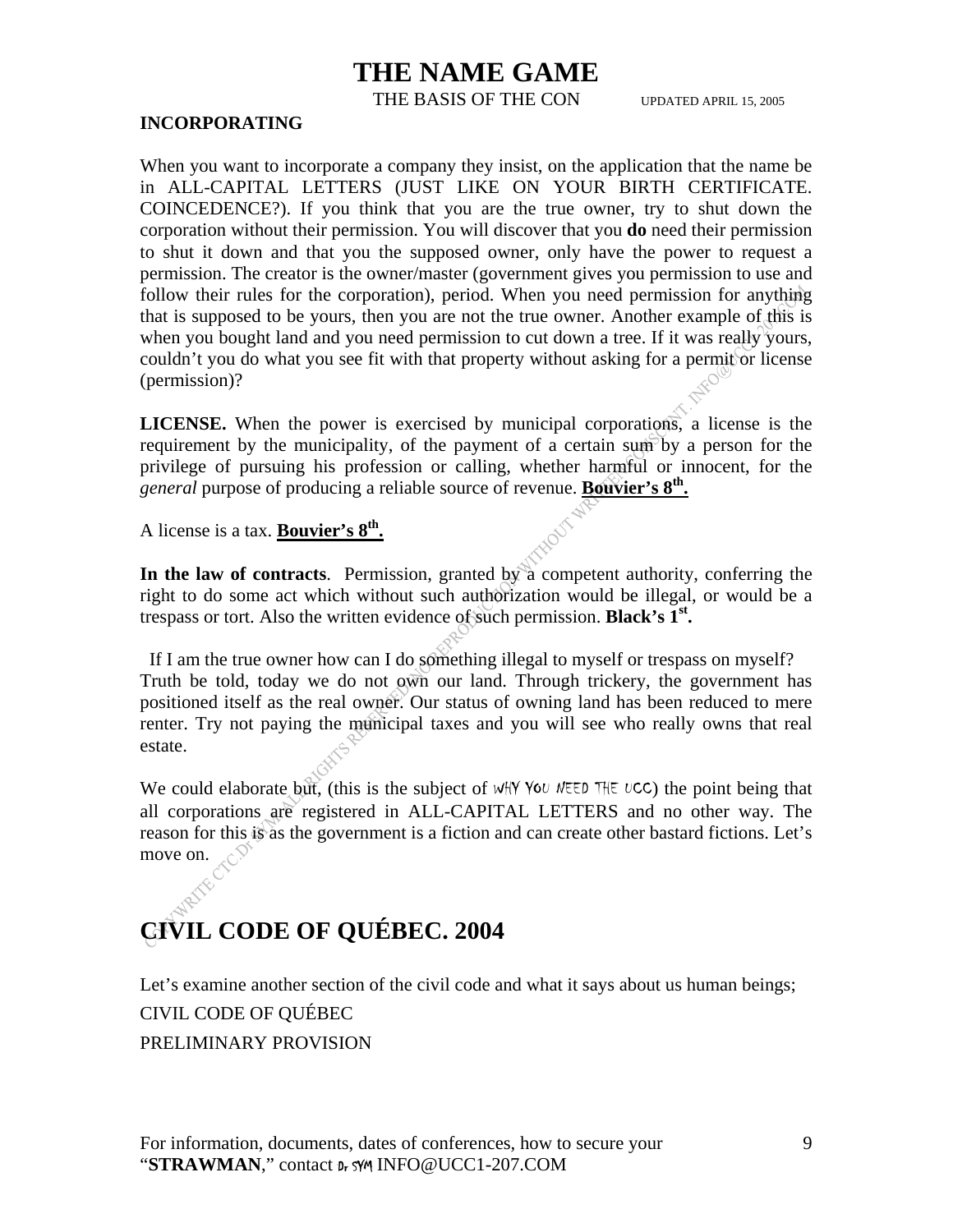THE BASIS OF THE CON UPDATED APRIL 15, 2005

The Civil Code of Québec, in harmony with the Charter of human rights and freedoms and the general principles of law, governs **persons**, relations between **persons**, and **property**.

#### BOOK FOUR. **PROPERTY.** TITLE ONE. **KINDS OF PROPERTY AND ITS APPROPRIATION**

#### CHAPTER I **KINDS OF PROPERTY**

**899**. Property, whether corporeal or incorporeal, is divided into immovables and movables.

**905**. Things which can be moved either by themselves or by an extrinsic force are **movables**.

**906**. Waves or energy harnessed and put to use by man, whether their source is movable or immovable, are deemed corporeal movables.

**907**. All other property, if not qualified by law, is movable.

Here is the validation that the man will be considered by law as a moveable thus property and we also now know the meaning of PERSONS (definitions on page  $5 \& 6$ ) and the code applies to PERSONS. We can claim all commercial rights on this property (is it yours or not?) to fend away would be sharks, starting from the top, UCC (Uniform Commercial Code), PPSA (Personal Property Security Act)Canada, and possibly in Québec, the RPDRM(we are at present January 2005, researching this).

#### **PROPERTY**

A name is a piece of property; IT IS NOT THE LIVING, BREATHING, FLESH AND BLOOD MAN ASSOCIATED THEREWITH and can even be *trademarked*. YOU ARE NOT YOUR PROPERTY/NOT YOUR NAME. Ask yourself this; are you your car? Are you your house? **If not, how can you be your name?** Take a moment of pause on this one.

When someone asks for your name—and you give it to him—you voluntarily surrender your **property** and consensually agree with whatever he wants to do with it. If we stopped being volunteers could that help?

#### **YOU MADE A CONFESSION WHEN ENTERING SOCIAL SECURITY**

In Helvering v. Davis (301 U.S. 619, 57 S.Ct. 81 l.Ed. 1307, 904), the U.S. Supreme Court ruled that Social Security is neither an insurance nor a retirement program, **but a welfare program**. Because of this fact, **application for**, **and use of**, a **Social Security Account Number**, for one thing, **is a confession that you are incompetent in managing your own affairs and must appoint the government as your** *"guardian"* and seek eligibility for welfare payments. Such defective status is also known by other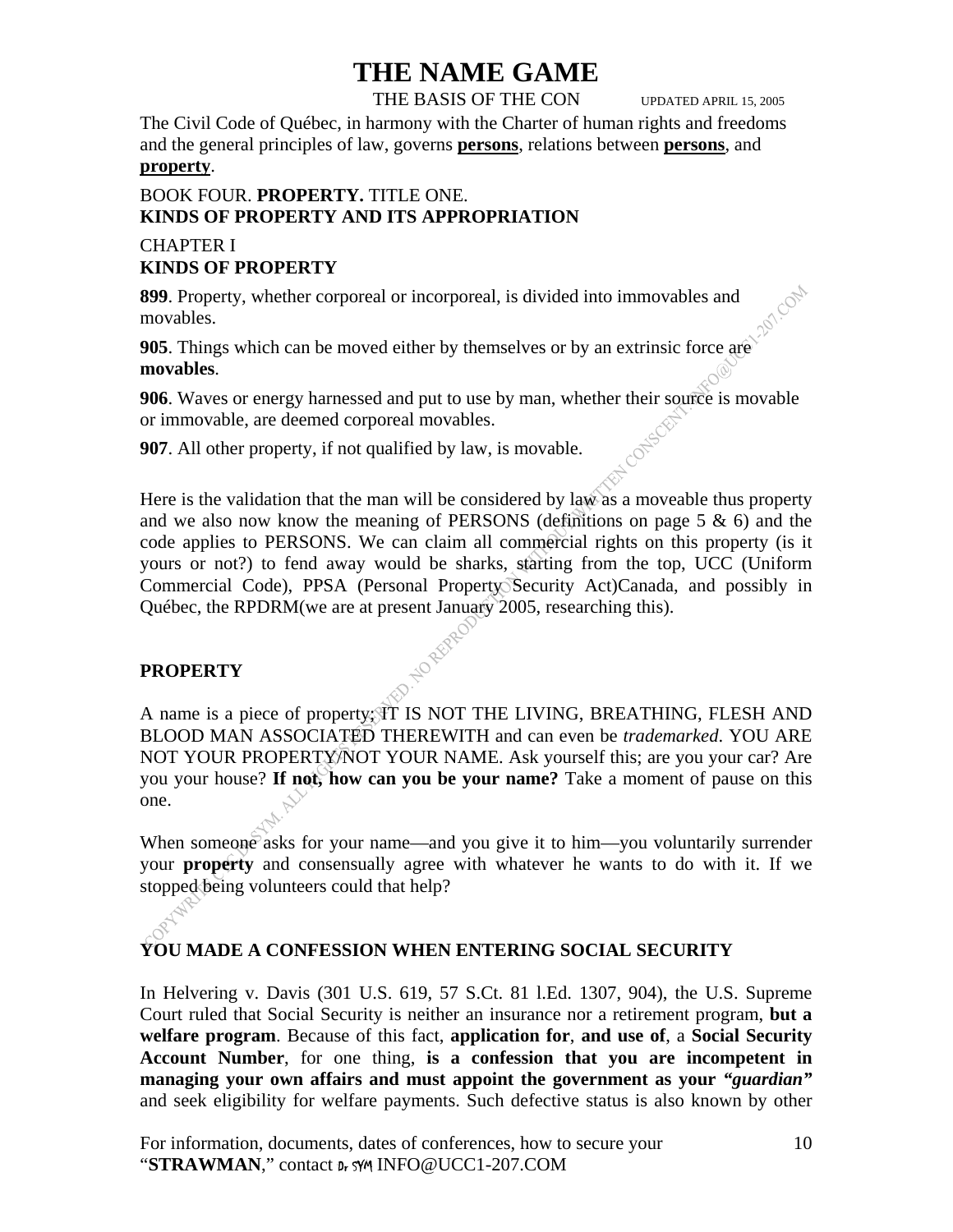THE BASIS OF THE CON UPDATED APRIL 15, 2005

names, such as *"child of the state"* or *"ward of the court"* and is legally known as "*parens patriae*", where the state is considered legal parent/guardian of those "under disability" and "unable to take care of themselves."

When you paid the first penny of the straw-man's social security payroll taxes you executed the contract and confirmed your straw-man and you by default the surety—was a child of the state, incapable of managing its own affairs, and needful of guardianship.

"**Parens patriae**: [Latin"parent of his or her country] The state regarded as a sovereign; the state in its capacity as provider of protection to those unable to care for themselves. **Black's 7th**

## *SUI JURIS* **THROUGH THE USE OF THE UCC**

**SUI JURIS**. Lat. Of his own right; possessing full social and civil right; not under any legal disability, or the power of another, or guardianship. **Black's 4th**.

Sui juris is the proper legal definition of sovereignty. Don't you think?<br>Why the UCC?

### **Why the UCC?**

The UCC Department is the proper and supreme forum for establishing on the record who has first claim to what, and whom is the Secured Party (creditor) and whom is the Debtor. Not only does it apply to the United Sates, it is part of a larger network covering most parts of the world.

"The UCC is overseen by the "The International Association of Corporation **Administrators"** (IACA). "**IACA** was organized and incorporated in Louisiana in April 1978. Initially, the name of the organization was the National Association of State Corporation Administrators (NASCA) and included only the corporation directors of the United States. In 1980, the scope was extended to take in the Uniform Commercial Code (UCC) directors and the name was changed to the current name to reflect the expansion to **international memberships in Canada** and **Great Britain** and affiliate relationships with the **Australian** and **Trust Territories jurisdictions** (See UNCISG). **The scope has since been expanded to include all business entity and personal property secured transaction registries and their supporting information technology directors, in all parts of the world."** 

Source: IACA Homepage www.iaca.org

"It took a very long time, more than 50 years, to carry that strategy to full fruition in the **United Nations Convention** on Contracts for the International Sale of Goods (**UNCISG**). That task is now complete and the UNCISG has been acceded to by most major trading nations around the globe… Other strategies for dealing with the need to harmonize commercial law have been adopted along side the UNCISG. In Europe, the

For information, documents, dates of conferences, how to secure your "**STRAWMAN**," contact Dr SYM INFO@UCC1-207.COM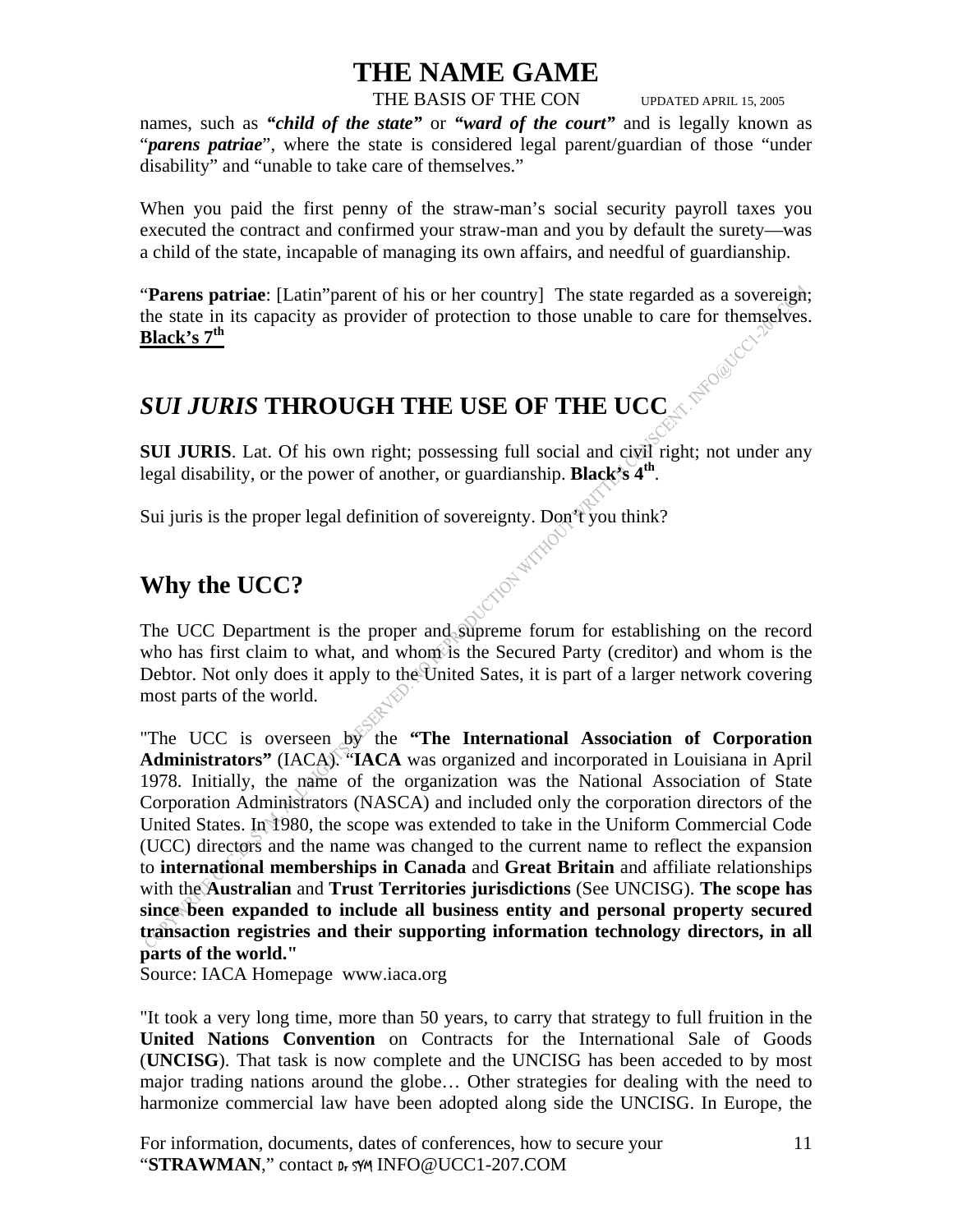#### THE BASIS OF THE CON UPDATED APRIL 15, 2005

UNCISG has been supplemented by the Rome Convention on Contractual Choice of Law.(1) This Convention pursues a different strategy, one that seeks to clarify the legal setting for international transactions by providing rules for choosing among competing national substantive laws. This strategy may be contrasted to the UNCISG, which insists that international transactions are different, with their own special rules." Source: Improving the UCC, 1977

The use of the UCC in conjunction with proper commercial contracts, we emulate those who have mastered the world. What has been accomplished can be duplicated for you so you are the master of your existence.

We use the UCC because it is the supreme international law. It even says so right in the code itself.

#### **UCC § 1-103.**

**Supplementary General Principles of Law Applicable.** *Unless displaced by the particular provisions of this code, the principles of law and equity, including the law merchant and the law relative to capacity to contract, principal and agent, estoppel, fraud, misrepresentation, duress, coercion, mistake, bankruptcy, or other validating or invalidating cause shall supplement its provisions.* 

Now that we know that all other laws are under the UCC, we establish our commercial claim (lien) from the top down. We file a  $UCC<sup>1</sup>$  Financing Statement (there are many documents to be included to be fully protected), then use the other Laws of the country to supplement it and that would be the PPSA (Personal Property Security Act) for Canadians and possibly the RPDRM in Québec to solidify and add more weight to our claim.

I can hear it now. Some will say, **''they can change the law to fit their needs.''** Here is what the code says:

**UCC § 1-104**. **Construction Against Implicit Repeal.** *This code being a general act intended as a unified coverage of its subject matter, no part of it shall be deemed to be impliedly repealed by subsequent legislation if such construction can reasonably be avoided. UCC.* 

Note: Nothing in the UCC has ever been repealed, nor can it ever be. **In the event of conflict between a deleted section and a current section, the deleted section controls; i.e. nothing is ever actually deleted.** If this is examined one will see that it cannot be any other way. Potentially countless commercial transactions can be consummated based on the current UCC at any given time. To ''cancel'' any portion of the UCC at a later point is to throw into upheavel and chaos all commercial agreements that were based on the deleted portion, an act that would carry unimaginable astronomical liability for any of the actors who attempted to effect such a change.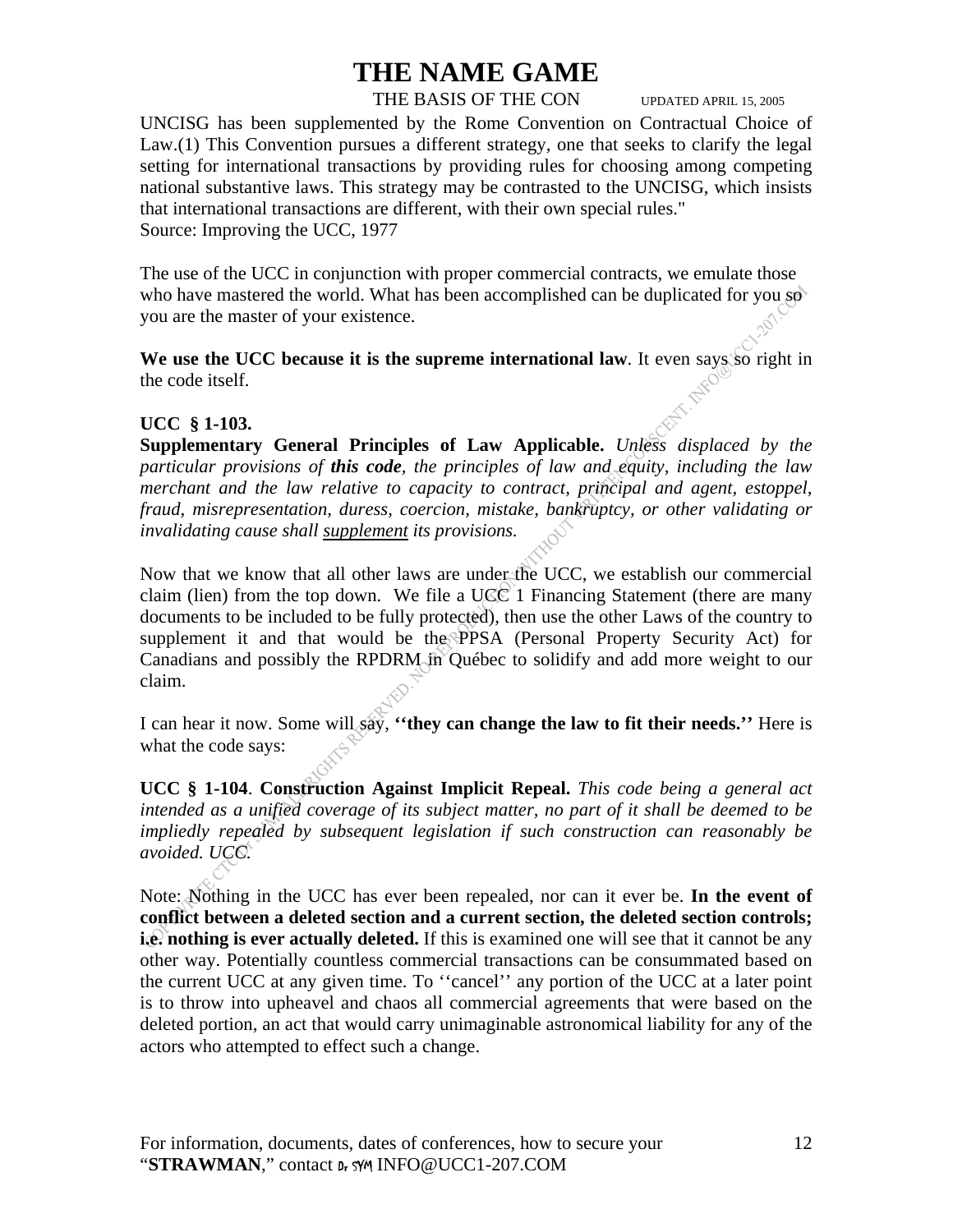### **THE NAME GAME**  THE BASIS OF THE CON UPDATED APRIL 15, 2005 **ALL CRIME IS COMMERCIAL.**

#### CODE OF FEDERAL REGULATIONS *All crime is commercial 27 CFR 72.11*

''**Commercial Crimes**. *Any of the following types of crimes (federal or state): Offences against revenue laws; burglary; counterfeiting; forgery; kidnapping; larceny; robbery; illegal sale or possession of deadly weapons; prostitution (including soliciting, procuring, pandering, white slaving, keeping house of ill fame, and like offenses.); extortion; swindling; and confidence games; and attempting to commit, conspiring to commit, or compounding any of the foregoing crimes. Addictions to narcotics drugs and use of marijuana will be treated as if such were commercial crime.''* 

After reading that paragraph you must realize that all crime is commercial and will be treated as commerce. Now that we know this all we really need to know of all the  $62$ millions of codified law is the UCC. Why is this? Think about it,  $\overrightarrow{m}$  any crime there will be a commercial transaction of money or property to settle the crime. When there is a commercial transaction, under what law will it be? For those that figured it out, you may move to the front of the line. Any and all litigation (private and public), police, tax collector, government official, etc all want to force (legal term is *duress*) us into some sort of commerce with them. Today there exists over 62 million codified laws and more being added every day so, what are your chances of going about a day without breaking<br>one of these codes?<br>WHY ME? one of these codes?

### **WHY ME?**

All accounts, certificates, licenses, permits etc. are in the *ens-legis*, straw-man trade name (conduit, transmitting utility). They are all the straw-mans accounts and **not yours**. You are the **surety** attached thereto, and the party that everyone goes after for payments and performance because, you are the only one with the warm breath capable of fogging a mirror.

When some corporate/governmental entity is coming after you for payment you will never see your true name listed as the account holder (initial letters only capitalized) in the caption of their legal briefs, only the TRADE NAME of your straw man. Why? This is the only way they can do business—and that is exactly and only what it is: **business**. You are a sitting duck waiting to be blasted until you rectify the situation—and this is where the concept of "redemption" comes in.

The only way to win the game is to be first creditor on private property. That is what we are talking about. We put a heavy lien on private property (STRAWMAN NAME) and then put a usage fee (high enough to discourage even the most hungry predator) for anyone wanting to trespass on this property that is payable to the human being through the use of private contract. Take note now, this is **not** a procedure to make money but a procedure for peace. This is a defensive tool and should not be used to attack.

For information, documents, dates of conferences, how to secure your "**STRAWMAN**," contact Dr SYM INFO@UCC1-207.COM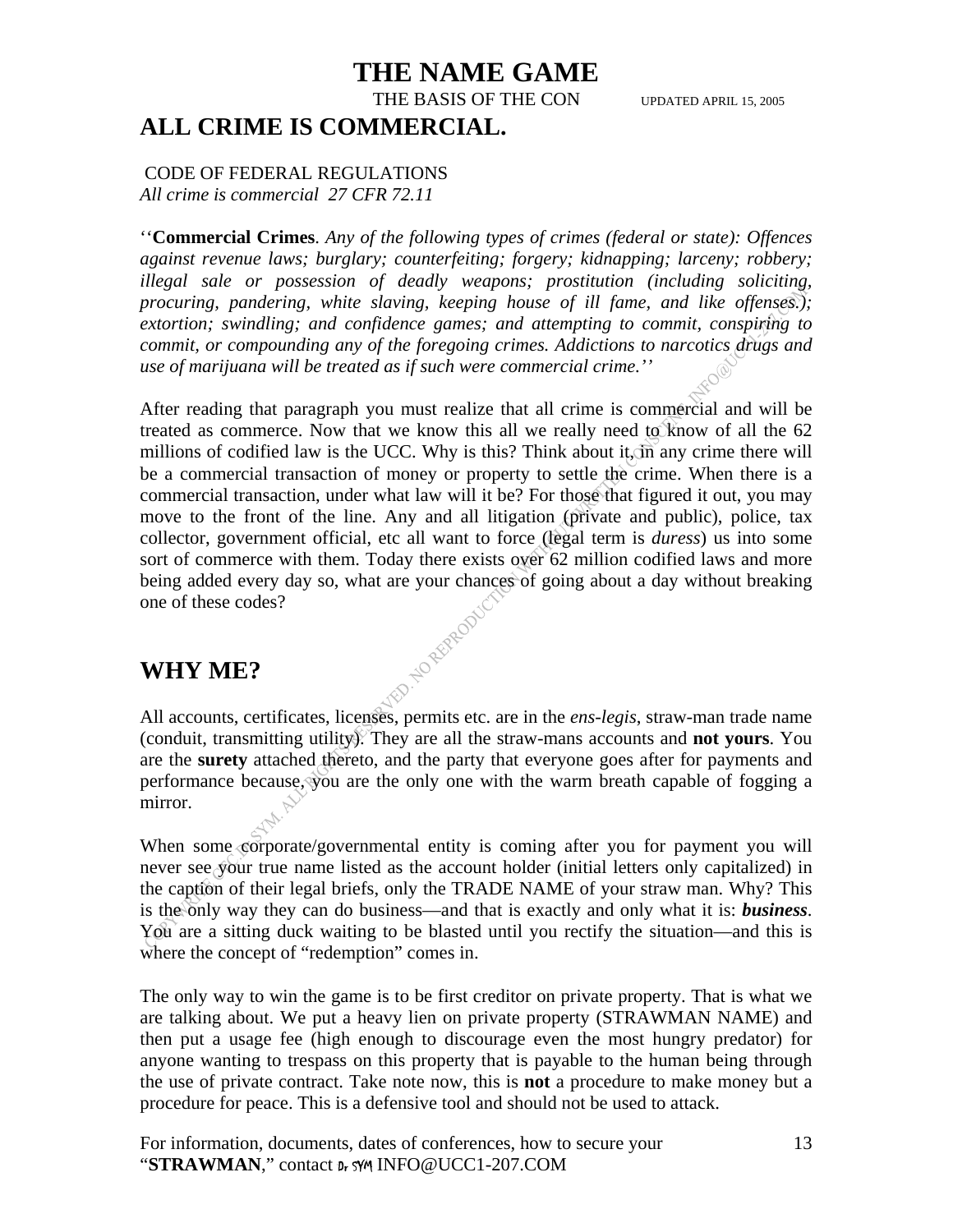THE BASIS OF THE CON UPDATED APRIL 15, 2005

EG.. Your x-wife is after you for more money and you don't want to pay. If you go and hire a lawyer the costs just skyrocket and who makes the money in the end? Your ex and the lawyer. The other solution (when your documents are done) is to send the lawyer your prepared documents putting lawyer and x-wife on notice of the high usage fee (eg..\$300 000.00US) and that if they still want to do commerce with you that you would be happy to comply. If the lawyer writes back to you it means that he has accepted your tacit contract (benefit) and he will have written your name several times in the documents sent to you by registered mail or bailiff (your proof of unauthorized use). Let's say he wrote down the name 3 times, you bill  $3 \times $300000.00= $900 000.00$  minus what they want from you (eg \$25 000). Who wins now? It doesn't matter what you are accused of (we never argue the accusation anyway) or what they are after because the game is the same and it's called business (commerce). Almost always they leave you alone right there and then, no courts. Peace at little cost (no lawyer).

What is really hilarious here is that all lawyers consider the UCC as just being an administrative law. Let me tell you, if you are being pursued by a lawyer, revenue agent, or the like, all they want is money or property that  $w\hat{d}W$  translate to commerce= administrative law. All laws will lead to an exchange of property/money. Think about it.

### **''Without prejudice''**

It is so important to know and understand the meaning of 'Without prejudice', in connection with your signature. It is very likely that a judge *(if you make it in court. We use procedures to not go to court*) will ask you what it means. So please learn and understand this carefully: The use of -'Without prejudice' in connection with my signature indicates that **I have reserved my Common Law right not to be compelled to perform under any contract that I did not enter into knowingly, voluntarily, and intentionally. And furthermore, I do not accept the liability associated with the compelled benefit of any un- revealed contract or commercial agreement.** Once you state that, it is all the judge needs to hear. Under the Common Law, a contract must be entered into knowingly, voluntarily and intentionally, by both parties, or it can be declared void and unenforceable. You are claiming the right not to be compelled to perform under any contract that you did not enter into knowingly, voluntarily and intentionally. And you do not accept the liability associated with the compelled benefit of any unrevealed contract or agreement. You should use **''Without Prejudice'' or ''All rights reserved''** with your signature for reservation of rights.

 $E.g.$  By *John Dee* Agent Without prejudice

*''…unless the assumption (page 4) is proven wrong, it is considered valid.''*  If you do not reserve your rights then you have no rights.